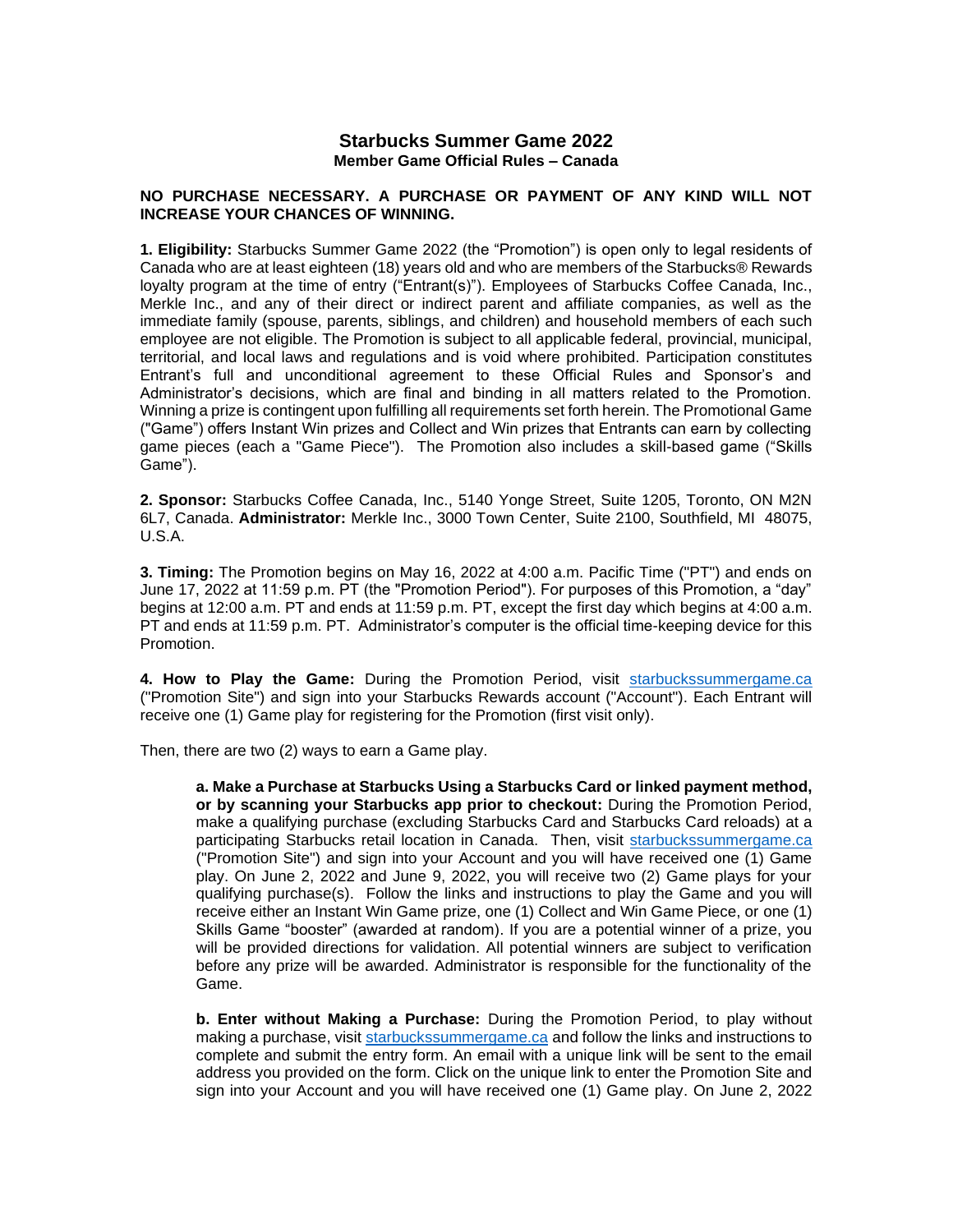and June 9, 2022, you will receive two (2) Game plays per request. Follow the links and instructions to play the Game and you will receive either an Instant Win Game prize, one (1) Collect and Win Game Piece, or one (1) Skills Game "booster" (awarded at random). If you are a potential winner of a prize, you will be provided directions for validation. All potential winners are subject to verification before any prize will be awarded. Administrator is responsible for the functionality of the Game.

Limit: Each Entrant may earn one (1) Game play during the Promotion Period for registering for the Promotion; each Entrant may earn up to two (2) Game plays per day during the Promotion Period by either making up to two (2) purchase transactions; or up to two (2) "free" requests; or a combination of the purchase and free entry method for a total of two (2) plays per day (except for June 2, 2022 and June 9, 2022 where you can earn up to four (4) Game plays by either making up to two (2) purchase transactions; or up to two (2) "free" requests; or a combination of the purchase and free entry method for a total of four (4) plays).

Multiple Entrants are not permitted to share the same email address or Account. Each Entrant is limited to only one (1) Account. Any attempt by any Entrant to obtain more than the stated number of plays by using multiple/different email addresses, Accounts, identities, registrations and logins, or any other methods will void that Entrant's plays and that Entrant may be disqualified. Use of any automated system to participate is prohibited and will result in disqualification. Sponsor is not responsible for lost, late, incomplete, invalid, unintelligible, or misdirected registrations, which will be disqualified. In the event of a dispute as to any registration or play, the authorized account holder of the Starbucks Rewards account or email address used to register will be deemed to be the Entrant. The "authorized account holder" is the natural person assigned an email address by an Internet access provider, online service provider or other organization responsible for assigning email addresses for the domain associated with the submitted address. Potential winners may be required to show proof of being the authorized account holder.

**Bonus Game Plays:** During the Promotion Period, each Entrant may receive bonus Game plays and Skills Game boosters (which can be used in the Skills Game), as outlined below.

## **a. Challenges:**

Why not try nondairy?: During the Promotion Period, upgrade to an alternative milk option at a participating Starbucks store to receive one (1) bonus play. You will also receive one (1) area clear booster, one (1) object clear booster, one (1) column clear booster, and one (1) row clear booster. Limit: Each Entrant may complete this challenge one (1) time during the Promotion Period.

Earn 25 Stars: During the Promotion Period, earn twenty-five (25) or more Stars into your Starbucks Rewards Account in a single transaction or one action (including our Promotion or any personalized offers) to receive one (1) bonus play. You will also receive one (1) area clear booster, one (1) object clear booster, one (1) column clear booster, and one (1) row clear booster. Limit: Each Entrant may complete this challenge one (1) time during the Promotion Period.

Earn 50 Stars: During the Promotion Period, earn fifty (50) or more Stars into your Starbucks Rewards Account in a single transaction or one action (including our Promotion or any personalized offers) to receive one (1) bonus play. You will also receive two (2) area clear boosters, two (2) object clear boosters, two (2) column clear boosters, and two (2) row clear boosters. Limit: Each Entrant may complete this challenge one (1) time during the Promotion Period.

Redeem 50 Stars: During the Promotion Period, visit a participating Starbucks store and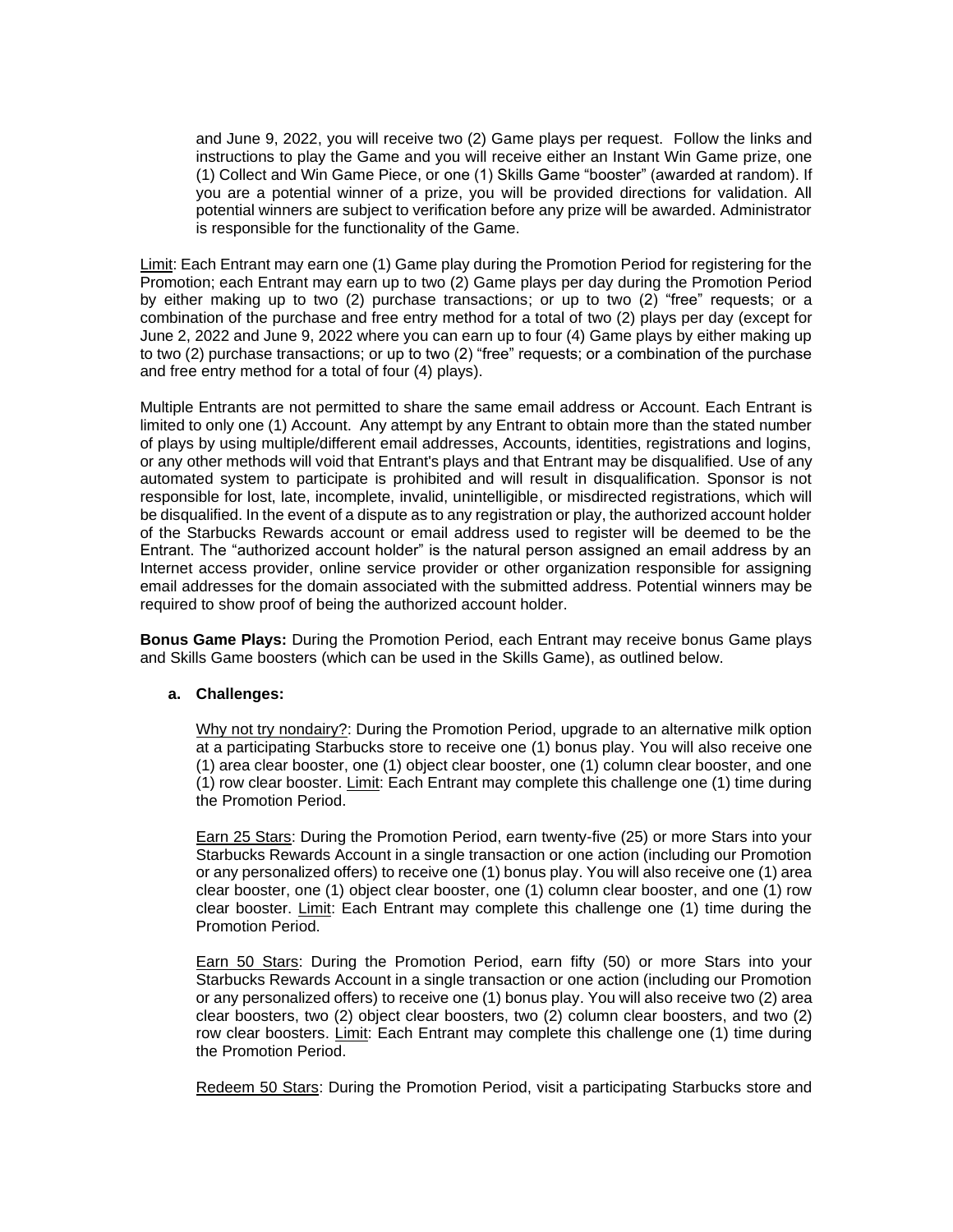redeem at least fifty (50) Stars to receive one (1) bonus play. You will also receive two (2) area clear boosters, two (2) object clear boosters, two (2) column clear boosters, and two (2) row clear boosters. Limit: Each Entrant may complete this challenge one (1) time during the Promotion Period.

Order ahead on the Starbucks® app: During the Promotion Period, make one (1) Mobile Order & Pay purchase transaction at a participating Starbucks store (excluding alcoholic beverages, Starbucks Card and Starbucks Card reloads) to receive one (1) bonus play. You will also receive one (1) area clear booster, one (1) object clear booster, one (1) column clear booster, and one (1) row clear booster. Limit: Each Entrant may complete this challenge one (1) time during the Promotion Period.

Order ahead on the Starbucks® app five times: During the Promotion Period, make five (5) Mobile Order & Pay purchase transactions at a participating Starbucks store (excluding alcoholic beverages, Starbucks Card and Starbucks Card reloads) to receive one (1) bonus play. You will also receive three (3) area clear boosters, three (3) object clear boosters, three (3) column clear boosters, and three (3) row clear boosters. Limit: Each Entrant may complete this challenge one (1) time during the Promotion Period.

Buy two iced drinks in one order: During the Promotion Period, purchase two (2) iced handcrafted beverages in a single transaction at a participating Starbucks store (excluding alcoholic beverages) to receive one (1) bonus play. You will also receive two (2) area clear boosters, two (2) object clear boosters, two (2) column clear boosters, and two (2) row clear boosters. Limit: Each Entrant may complete this challenge one (1) time during the Promotion Period.

Load your Starbucks Card: During the Promotion Period, add money to your Starbucks Account (adding money to a current card or an auto-reload) to receive one (1) bonus play. You will also receive three (3) area clear boosters, three (3) object clear boosters, three (3) column clear boosters, and three (3) row clear boosters. Limit: Each Entrant may complete this challenge one (1) time during the Promotion Period.

Once each challenge is completed, sign into your Account and follow the links and instructions to "claim" the bonus play and play the Game and you will receive either an Instant Win Game prize, one (1) Collect and Win Game Piece, or one (1) Skills Game "booster" (awarded at random). If you are a potential winner of a prize, you will be provided directions for validation. All potential winners are subject to verification before any prize will be awarded. Administrator is responsible for the functionality of the Game.

**b. Alternate Method of Entry:** To earn bonus Game plays and boosters without making a purchase, visit the Promotion Site and follow the links and instructions to select a challenge from the provided list that you would like to earn bonus plays and complete and submit the form to receive the designated bonus Game plays and boosters for the selected challenge. An email with a unique link will be sent to the email address provided on the form. Click on the unique link to enter the Promotion Site and sign into your Account. Follow the links and instructions to "claim" the bonus play and play the Game and you will receive either an Instant Win Game prize, one (1) Collect and Win Game Piece, or one (1) Skills Game "booster" (awarded at random). If you are a potential winner of a prize, you will be provided directions for validation. All potential winners are subject to verification before any prize will be awarded. Administrator is responsible for the functionality of the Game.

Limit: Each Entrant may receive up to eight (8) bonus Game plays during the Promotion Period regardless of method of entry or combination of method of entry.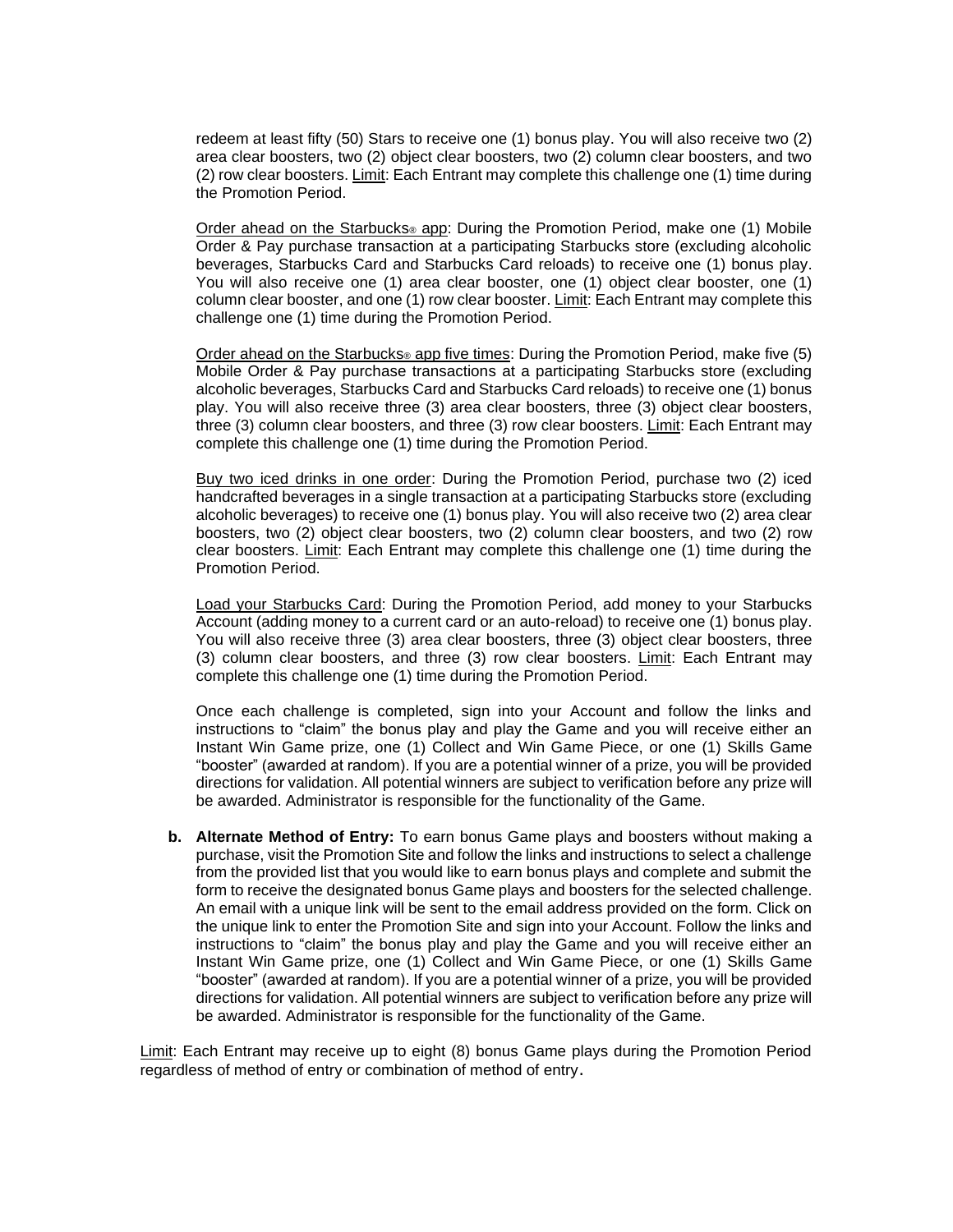**5. How to Play the Skills Game:** During the Promotion Period, visit the Promotion Site and follow the instructions to click on the "Skills Game" tile. You may view the "onboarding" experience to learn how to play the game. To play the game, when two or more colored bubbles of the same color share a side, tap or click on any one of these bubbles to clear each of them from the board. When bubbles are cleared, the remaining bubbles collapse down and new bubbles fill in from the top. Each level ("Level") has a limited number of moves in which to complete that Level's goals. There are a total of six (6) Levels in the Skills Game. If the applicable Level goal is not met before the available moves are exhausted, you must start that Level over again. If there no moves possible because there are not two bubbles of the same color sharing a side anywhere on the game board, the board will clear and randomly refill. There are "boosters" within the game. A booster is an object that triggers a special rule or ability. The boosters are: "area clear," "object clear," "column clear," and "row clear." You may earn boosters through the Game or by completing challenges, as outlined above in Section 4, or by completing additional challenges, as outlined below. You can use any number of earned boosters during game play.

During the Promotion Period, in addition to earning boosters through the methods outlined above in Section 4, you may also complete the following non-purchase challenges to earn additional boosters:

Reach level four: Make your way to level 4 of the Skills Game to receive one (1) area clear booster, one (1) object clear booster, one (1) column clear booster, and one (1) row clear booster. Limit: You may complete this challenge one (1) time.

Collect two Volvo XC40 Recharge postcards: Earn any two (2) Collect and Win Game Piece to receive one (1) area clear booster, one (1) object clear booster, one (1) column clear booster, and one (1) row clear booster. Limit: You may complete this challenge one (1) time.

Take the Volvo Cars poll: Answer the provided polling question to receive one (1) area clear booster, one (1) object clear booster, one (1) column clear booster, and one (1) row clear booster. Limit: You may complete this challenge one (1) time.

What's your go-to road trip snack?: Answer the provided polling question to receive one (1) area clear booster, one (1) object clear booster, one (1) column clear booster, and one (1) row clear booster. Limit: You may complete this challenge one (1) time.

**6. Collect and Win Game/Instant Win Game Functionality:** Administrator is an independent judging organization whose decisions as to the administration and operation of the Game and the selection of potential winners for each are final and binding in all matters related to the Promotion. For the Collect and Win Game: There is one (1) Collect and Win prize type (the "Grand Prize"). The Grand Prize has four (4) unique Game Pieces. Three (3) of the four (4) Game Pieces will be awarded regularly to Entrants. However, there will be a limited number of the fourth Game Piece ("Rare Game Piece") correlating to the number of Grand Prizes offered. Each Rare Game Piece will be associated with a random, computer-generated winning time during the Promotion Period. If you are the first player to play the Game at or after the randomly generated winning time you will be awarded a Rare Game Piece. Once you have collected all four (4) Game Pieces, you will be a potential winner of a Grand Prize. For the Instant Win Game: There will be 226,100 random, computer-generated winning times, one for each prize listed below, during the Promotion Period. If you are the first player to play the Game at or after one of the randomly generated times, you will be a potential instant winner of the prize indicated. For the Eighth Prize, there will be twenty-six thousand (26,000) random, computer-generated winning times from May 16, 2022 at 4:00 a.m. PT and May 22, 2022 at 11:59 p.m. PT and for the Tenth Prize, there will be twenty-five thousand (25,000) random, computer-generated winning times from May 16, 2022 at 4:00 a.m. PT and May 22, 2022 at 11:59 p.m. PT.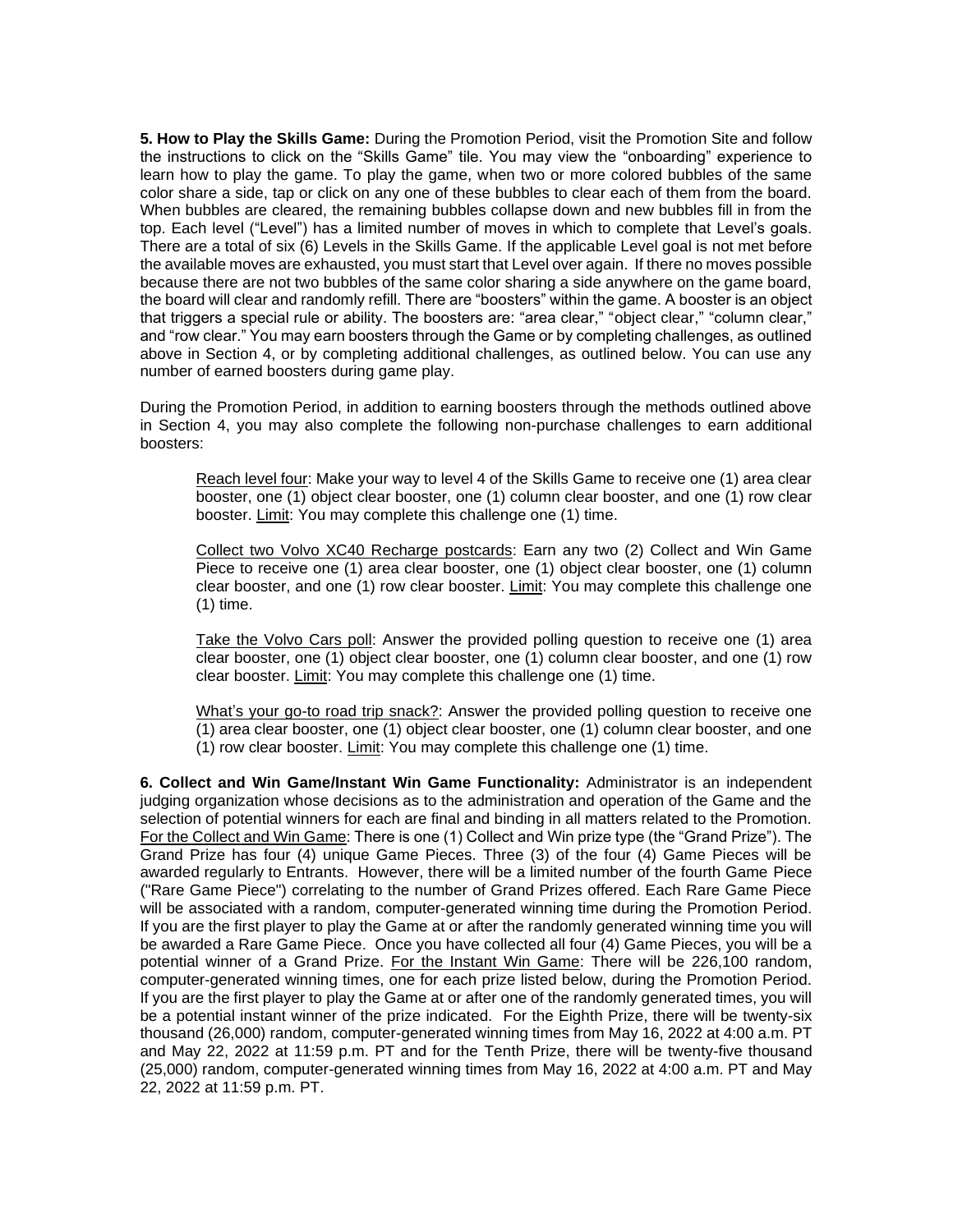**7. Verification of Collect and Win Game and Instant Win Game Winners:** All potential winners are subject to verification by Sponsor or Administrator. An Entrant is not a winner of any prize, even if the Instant Win Game, or Collect and Win Game should so indicate, unless and until Entrant's eligibility and the potential winning Game play/entry has been verified and Entrant has been notified that verification is complete. Sponsor will not accept screen shots or other evidence of winning in lieu of its validation process. Any play that occurs after the system has failed for any reason is deemed a defective play, is void, and will not be honored.

Receiving a prize is contingent upon compliance with these Official Rules. Each potential winner (parent/legal guardian if winner is a minor in his/her place of residence) of a prize valued at or over \$600 will be sent an email to the email address associated with his/her Account and required to sign and return a Declaration of Compliance, Liability Waiver, Publicity Release ("Declaration") which must be received by Administrator, within three (3) days of the date notice or attempted notice is sent, in order to claim the prize. Each potential winner of any prize will be required to correctly answer a time-limited skill testing question without any assistance in order to be eligible to receive a prize within the time frame indicated. If the question is answered incorrectly, the prize will be forfeited. Without limiting the generality of the forgoing, the Sponsor reserves the right, in its sole discretion, to administer an alternate skills testing question as it deems appropriate based on the circumstances, to address disability issues and/or to comply with applicable law. If a potential winner of any prize cannot be contacted, or fails to sign and return the Declaration, or correctly answer the skills testing questions within the time frame requested, potential winner forfeits the prize. In the event that a potential winner of a prize valued over \$25.00 is disqualified for any reason or if each applicable prize is not awarded during the Promotion Period, Sponsor will award the applicable prize to an alternate winner by random drawing from among all eligible Game plays. There will be three (3) alternate drawings after which the applicable prize will remain unawarded. Unclaimed prizes valued at or less than \$25.00 will not be awarded. Instant Win Game Prizes will be fulfilled approximately 8-10 weeks after the conclusion of the Promotion. The Collect and Win Game Grand Prize winner will be contacted regarding the fulfillment of the prize within 8-10 weeks of the conclusion of the Promotion and the prize will be fulfilled by the designated retailer as soon as it becomes available.

## **8. Prizes:**

**Collect and Win Game Prize:** ONE (1) GRAND PRIZE: A new 2023 Volvo XC40 Recharge including a ChargePoint Home Flex and a \$21,810.00 check for taxes and fees. Sponsor will determine all features of automobile including but not limited to color of exterior and interior, and all other features or upgrades will be allowed only if permitted by delivery retailer and paid for by winner. Winner must be a licensed driver and will be required to provide proof of insurance at time of delivery. Winner is responsible for title, license, registration, retailer preparation costs, auto insurance and other fees associated with prize. Winner must take delivery of prize from the automobile retailer designated by Sponsor. Winners are responsible for all taxes and fees associated with prize receipt and/or use, which may include GST/HST/QST taxes if applicable. Approximate Retail Value ("ARV"): \$70,559.00.

THE APPROXIMATE RETAIL VALUE OF THE VEHICLE NOTED ABOVE IS AN APPROXIMATION. UNDER NO CIRCUMSTANCES WHATSOEVER WILL ANY DIFFERENCE BETWEEN THE ACTUAL RETAIL VALUE OF THE VEHICLE AS AT THE TIME OF PRIZE FULFILMENT AND THE APPROXIMATE RETAIL VALUE OF THE VEHICLE NOTED ABOVE BE AWARDED.

Odds of winning the Collect and Win Game Prize depend on the number of times entrants play and the Game Pieces distributed.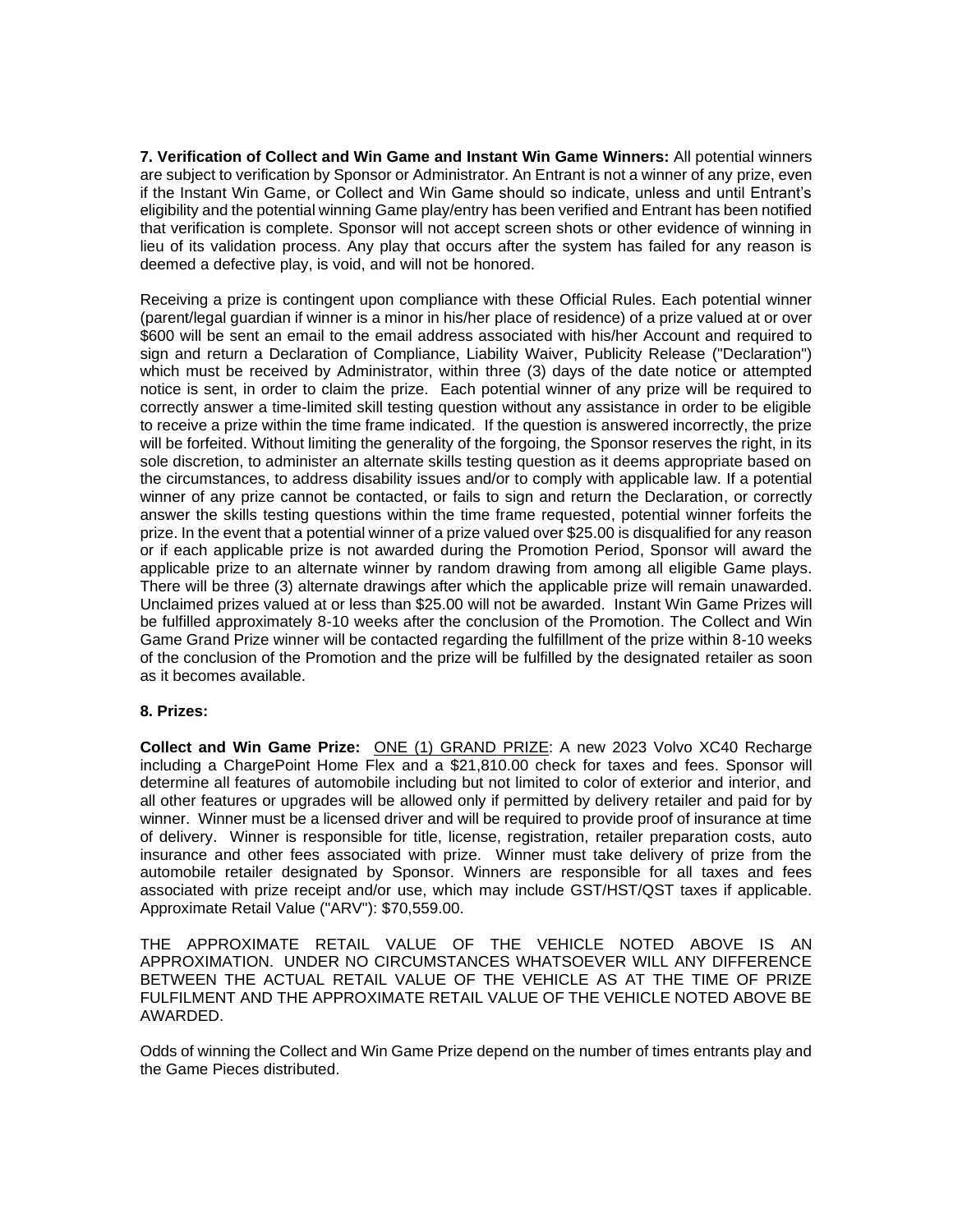#### **Instant Win Game Prizes:**

ONE HUNDRED FIFTY (150) FIRST PRIZES: \$100 Starbucks Gift Card. ARV: \$100.00. ONE HUNDRED FIFTY (150) SECOND PRIZES: \$75 Starbucks Gift Card. ARV: \$75.00. ONE HUNDRED FIFTY (150) THIRD PRIZES: \$50 Starbucks Gift Card. ARV: \$50.00. TWO THOUSAND (2,000) FOURTH PRIZES: \$25 Starbucks Gift Card. ARV: \$25.00. ONE HUNDRED FIFTY (150) FIFTH PRIZES: 300 Bonus Stars will be added to each winner's Account. ARV: \$12.78. FIVE THOUSAND (5,000) SIXTH PRIZES: \$10 Starbucks Gift Card. ARV: \$10.00. TWO THOUSAND FIVE HUNDRED (2,500) SEVENTH PRIZES: 150 Bonus Stars will be added to each winner's Account. ARV: \$6.39. TWENTY-SIX THOUSAND (26,000) EIGHTH PRIZES: \$5 Starbucks Gift Card. ARV: \$5.00. FIFTEEN THOUSAND (15,000) NINETH PRIZES: 50 Bonus Stars will be added to each winner's Account. ARV: \$2.13. TWENTY-FIVE THOUSAND (25,000) TENTH PRIZES: 25 Bonus Stars will be added to each winner's Account. ARV: \$1.06. SEVENTY-FIVE THOUSAND (75,000) ELEVENTH PRIZES: 10 Bonus Stars will be added to each winner's Account. ARV: \$0.43. SEVENTY-FIVE THOUSAND (75,000) TWELTH PRIZES: 5 Bonus Stars will be added to each winner's Account. ARV: \$0.21.

Odds of winning an Instant Win Game prize depend on the number of Instant Win prizes available divided by the number of eligible Instant Win Game plays. Limit: One (1) First Prize, one (1) Second Prize, one (1) Third Prize, one (1) Fourth Prize, one (1) Fifth Prize, one (1) Sixth Prize, one (1) Seventh Prize, and one (1) Twelfth Prize per person per day during the Promotion Period; and one (1) Eighth Prize and one (1) Tenth Prize per person during the Promotion Period.

For All Prizes: Starbucks Gift Card, Starbucks Card, and Starbucks Account terms and conditions apply. Stars accumulated under the Starbucks Rewards loyalty program are promotional and have no cash value; Bonus Stars awarded in this Promotion have value in the Starbucks Rewards loyalty program when awarded. No cash equivalent unless required by law and all prizes are nontransferable and no substitution will be made except as provided herein at the Sponsor's sole discretion. Sponsor reserves the right to substitute a prize or prize component for one of equal or greater value if the designated prize should become unavailable for any reason. Winners are responsible for all taxes and fees associated with prize receipt and/or use. TOTAL ARV OF ALL PRIZES: \$458,651.00

**9. Release:** By receipt of any prize, winner agrees to release and hold harmless Sponsor, Administrator, Volvo Car Canada Ltd., and each of their respective direct or indirect parents, subsidiaries, affiliates, related entities, suppliers, distributors, advertising/promotion agencies and each such company's officers, directors, members, employees, contractors, and agents (collectively, the "Released Parties") from and against any and all losses, liability, illness, injury, claim or cause of action, including, but not limited to, personal injury, death, or damage to or loss of property, arising out of participation in the Promotion or receipt, possession, use or misuse of any prize. The Promotion is in no way sponsored or administered by Volvo Car Canada Ltd. ("Volvo"). Volvo is hereby completely released of all liability by each entrant in this Promotion. Any questions, comments or complaints regarding the Promotion must be directed to the Sponsor and not to Volvo.

**10. Publicity:** Except where prohibited, participation in the Promotion constitutes entrant's consent to Sponsor's and its agents' use of winner's name, likeness, photograph, voice, opinions and/or hometown and province for promotional purposes worldwide, in perpetuity, in any and all media, manner, and formats now known or hereafter devised, without further payment or consideration.

**11. General Conditions:** Sponsor reserves the right to cancel, suspend and/or modify the Promotion, or any part of it, if any fraud, technical failures, human error or any other factor impairs the integrity or proper functioning of the Collect and Win Game, Skills Game, or Instant Win Game, or any event or cause beyond Sponsor's control (e.g. events such as natural calamities, national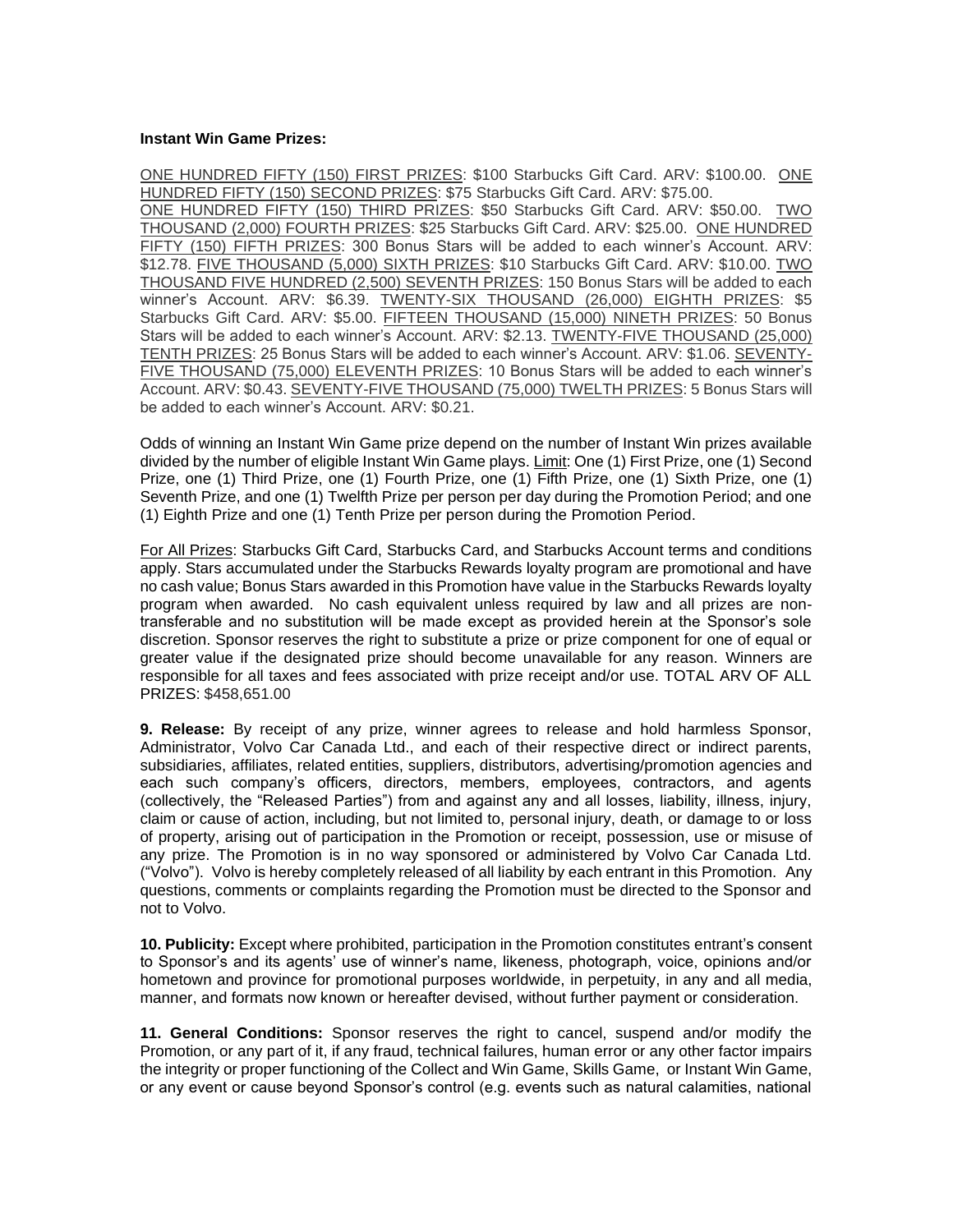emergencies, wide spread illnesses, declarations of war, acts of God, acts of terrorism) interferes with any aspect of the Collect and Win Game, Skills Game, or Instant Win Game, including but not limited to fulfillment of the prize(s), as determined by Sponsor in its sole discretion and subject to the approval of the Régie des alcools, des courses et des jeux. In such event, Sponsor reserves the right to modify the prizes offered herein and to award the prizes at random from among the eligible entries or plays received up to the time of the impairment. Sponsor reserves the right, in its sole discretion, to disqualify any individual it finds to be tampering with the entry process or the operation of the Collect and Win Game, Skills Game, or Instant Win Game or to be acting in violation of the Official Rules of this or any other promotion or in an unsportsmanlike or disruptive manner. Any attempt by any person to deliberately undermine the legitimate operation of the Collect and Win Game or the Instant Win Game may be a violation of criminal and civil law, and, should such an attempt be made, Sponsor reserves the right to seek damages from any such person to the fullest extent permitted by law. Sponsor's failure to enforce any term of these Official Rules shall not constitute a waiver of that provision.

**12. Limitations of Liability:** The Released Parties are not responsible for: (1) any incorrect or inaccurate information, whether caused by any Entrant, printing errors or by any of the equipment or programming associated with or utilized in the Promotion; (2) technical failures of any kind, including, but not limited to malfunctions, interruptions, or disconnections in phone lines or network hardware or software; (3) unauthorized human intervention in any part of the entry process or the Promotion; (4) technical or human error which may occur in the administration of the Promotion or the processing of entries; or (5) any injury or damage to persons or property which may be caused, directly or indirectly, in whole or in part, from Entrant's participation in the Promotion or receipt or use or misuse of any prize. If for any reason an Entrant's play is confirmed to have been erroneously deleted, lost, or otherwise destroyed or corrupted, Entrant's sole remedy is another Collect and Win Game or Instant Win Game play, if possible. No more than the stated number of prizes will be awarded. In the event that production, technical, seeding, programming or any other reasons cause more than stated number of prizes as set forth in these Official Rules to be available and/or claimed, Sponsor reserves the right to award only the stated number of prizes by a random drawing among all legitimate, unawarded, eligible prize claims.

**13. Disputes:** Except where prohibited, Entrant agrees that: (1) any and all disputes, claims and causes of action arising out of or connected with this Promotion or any prize awarded shall be resolved individually, without resort to any form of class action, and exclusively by the United States District Court for the Western District of Washington or the appropriate Washington state court located in King County, Washington; (2) any and all claims, judgments and awards shall be limited to actual out-of-pocket costs incurred, including costs associated with entering this Promotion, but in no event attorneys' fees; and (3) under no circumstances will Entrant be permitted to obtain awards for, and Entrant hereby waives all rights to claim, indirect, punitive, incidental and consequential damages and any other damages, other than for actual out-of-pocket expenses, and any and all rights to have damages multiplied or otherwise increased. All issues and questions concerning the construction, validity, interpretation and enforceability of these Official Rules, or the rights and obligations of the Entrant and Sponsor in connection with the Promotion, shall be governed by, and construed in accordance with, the laws of the State of Washington, without giving effect to any choice of law or conflict of law rules (whether of the State of Washington or any other jurisdiction), which would cause the application of the laws of any jurisdiction other than the State of Washington. For Residents of Quebec Only: Any litigation respecting the conduct or organization of a publicity contest may be submitted to the Régie des alcools, des courses et des jeux for a ruling. Any litigation respecting the awarding of a prize may be submitted to the board only for the purpose of helping the parties reach a settlement.

**14. Entrant's Personal Information:** Information collected from Entrants is subject to the